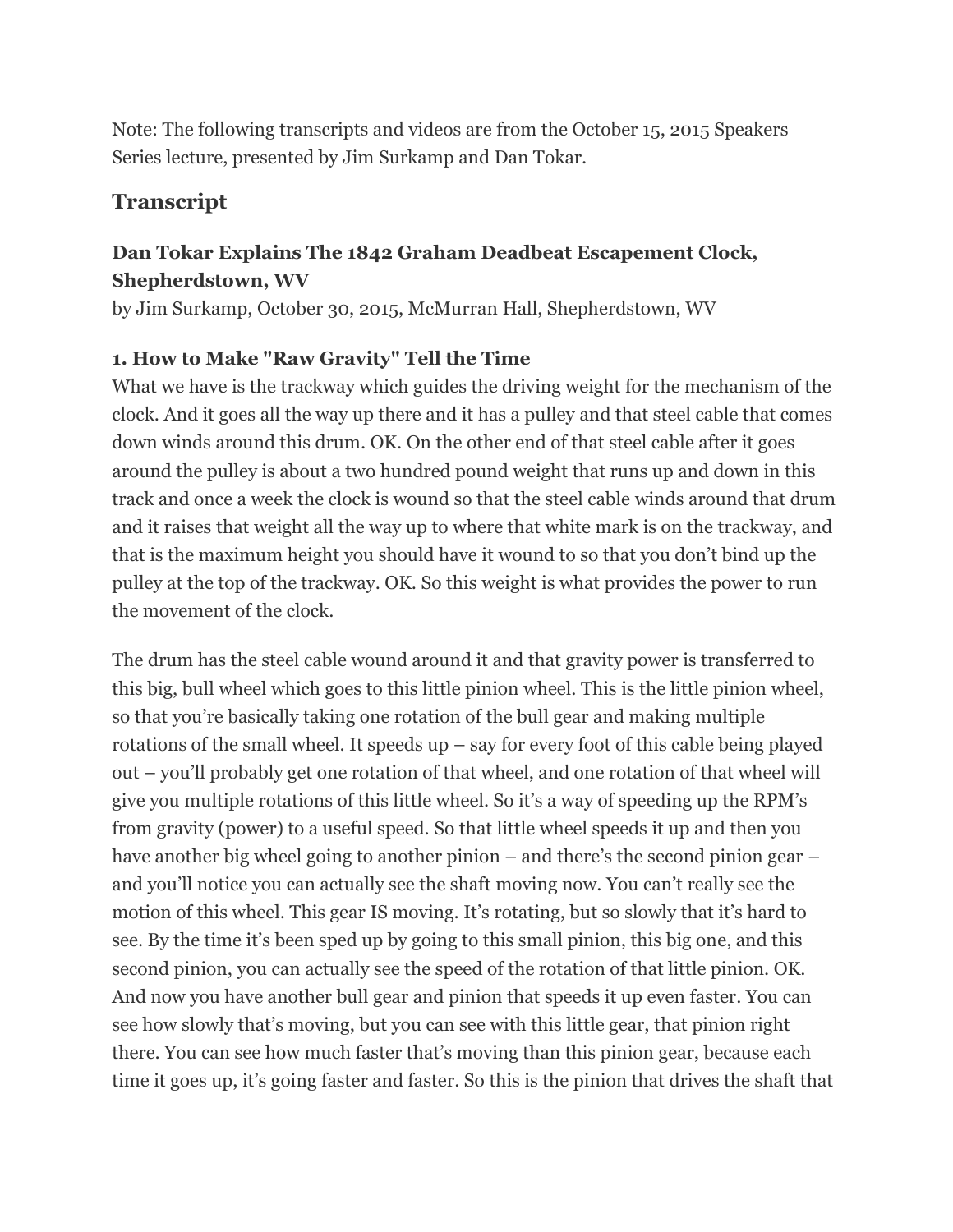holds the escapement wheel. – NEXT The escapement wheel the heart of the clock and what goes "tic-tock."

#### 2. Where the Clock's Power Really Comes From

This wheel is the escapement wheel and this is the verge - OK - and this is a Graham deadbeat escapement. It's named after the man who invented it in England. But the salient feature - why it's called the "deadbeat" - is that you'll notice that the wheel rotates and then stops. There is an actual pause in the motion of the wheel between each tic and tock of the clock. There are some movements where you don't have a noticeable pause. In this one, each time the escapement (wheel) clicks back and forth, there is a pause where the movement stops. You'll notice that on both of these escapements, there's an incline plane, and as the wheel, which is under power from all that weight, goes around, it actually slides along that incline and pushes the escapement and that's what powers the pendulum. (That's the true tension or power) Yes (the resistance on that) Yes. The two hundred pounds of weight is geared to run faster and faster through all those bull and pinion gears and that power is then transmitted to the pendulum by that little incline. Otherwise the pendulum would slowly swing shorter and shorter and stop to make up for losses from friction and all of that, the pendulum needs to have energy. Each time the wheel - a tooth on the wheel - hits the incline on either one of these verge arms, it gets a kick. You can see it slides along there and it pushes it out of the way and that's transmitted up the verge to the shaft here (to the shaft where?) this shaft right here; and this shaft comes through this little bearing over here.

That power kicks the pendulum coming along this shaft here. That power comes down along here to this adjustable contact with the pendulum arm. This slot and this pin are what join the energy coming from the verge and transmits it to the pendulum. And the reason this is adjustable is because with expansion and contraction, with temperature and other factors - how well we lubricated the clock - the clock runs faster - or slower and how you regulate how fast or slow it's moving is by how long the swing of the pendulum is. And that's partly regulated by this adjustment screw which raises and lowers this block that has the little spring - the flexible metal part that attaches the pendulum all the way down (to the pendulum ball). And when you raise this up and down, this little hand wheel up here has a screw thread - it's a nut and block kind of thing - so that when you turn it one way, it raises this block, which raises the pendulum that's why we have a slot here for adjustment - an up-and-down adjustment. It changes the length of the pendulum arm to allow the clock to run faster or slower, because the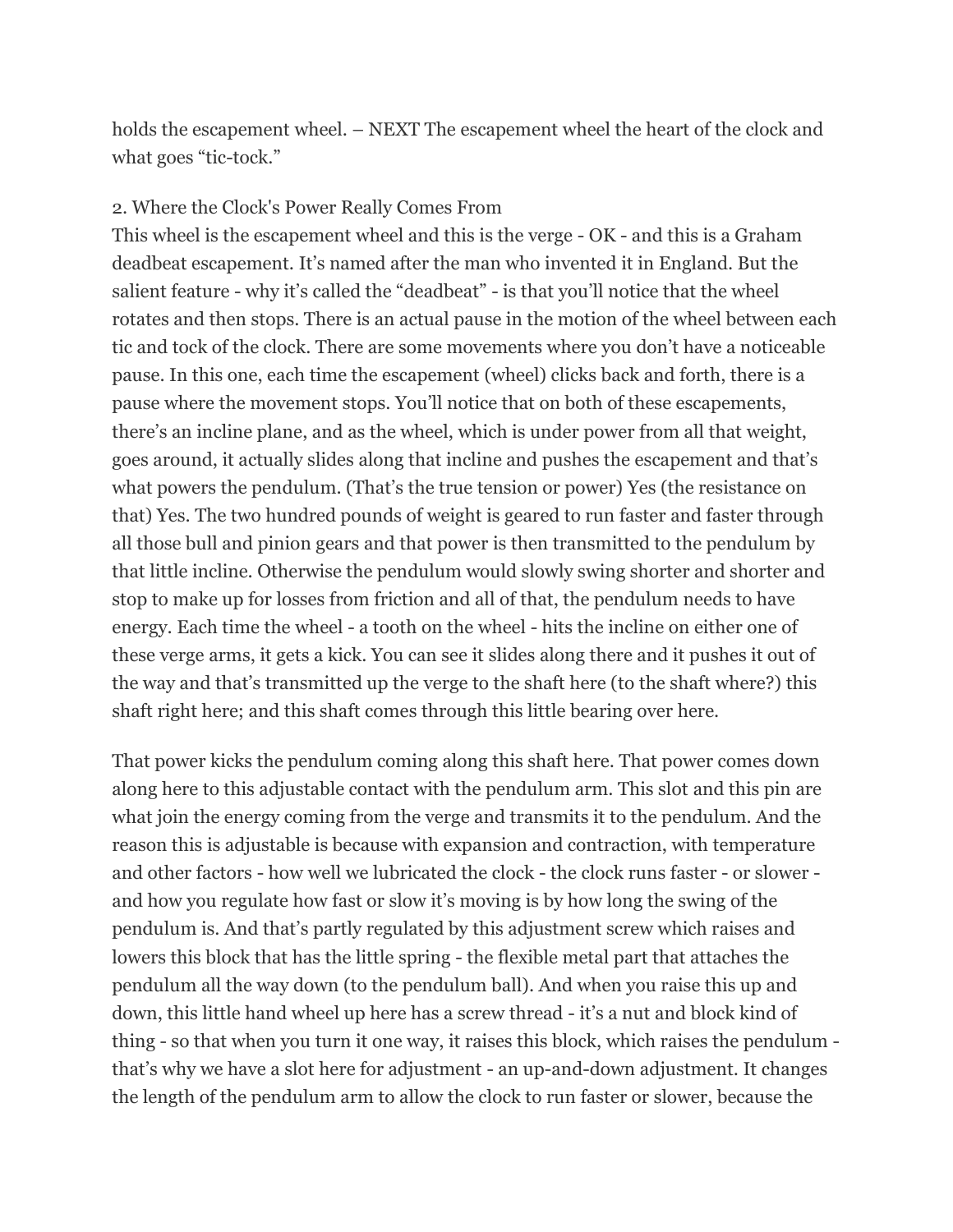length of the pendulum regulates the time it takes for the pendulum to swing. So in the summer or winter you may have to raise or lower this to adjust for the changes that happen with temperature and the lubricant getting thicker, oil gets more viscous when it gets cold - all of those numerous things. This is the only real adjustment you have for how fast the clock is running. This is a slowbeat clock. If you listen to how fast the escape wheel makes that ticking - that tic and tock - of the clock, that's happening very slowly. If you've ever heard a mechanical wrist watch, it ticks very quickly. That's a fast beat movement. This is a very slow beat movement. The pendulum does only forty-five swings for each minute. So it's actually longer than a second for each swing of the clock.

### **3. Sending the Power to the Face of the Clock and its "Hands"**

The same bull gear and pinion and shaft - which is (are) providing power to run the escape wheel (which is powering the pendulum). The pendulum is, in turn, regulating how fast this escapement is turning, and that, in turn, regulates how fast the power is being fed from this gear, which regulates how fast the power is going to this differential, which powers the shafts that go out to each of the clock faces. OK? So, anyway, the shaft from the differential gear powers this gear - which goes to this gear and this pinion - and this gear is the hour hand of the clock. It has a shaft inside of a shaft. (The shaft) is hollow. The minute hand is run directly off of this. The minute hand is run by the main shaft that goes through the hollow shaft. So this little tab here and these numbers, that corresponds to the location of the minute hand on the clock. And this tab shows you the hour, and, the minute hand shaft is actually going through the shaft for the hour hand. So this (the main shaft) is being driven directly to the minute hand (outside), and the hollow shaft that goes around the outside of (that shaft) for the hours is being powered by this set of gears going to this little pinion and the big gear so that it (the hour hand drive) moves sixty times slower than the direct drive of the minute hand. These little openings - these ports here - are so that you can actually get your hands out to adjust the hands of the clock, if they aren't in sync with the gearing. It's possible, for all sorts of reasons, for the hands of the clock to slip a little bit and not be in sync with the gearing. So you can have one face of the clock say that it's two o'clock and a different face will say that it's two-fifteen, that the minute hand has slipped in location. But you should be able to tell the time (that the clock is showing) by looking at these tabs and this little clock face here. And, of course, because we're inside the clock, it's (the numbers are) running counter-clockwise. It's only clockwise when seen from the outside. But there are four shafts and each of the faces of the clock has its own set of gearing to run the hour and the minute hands.